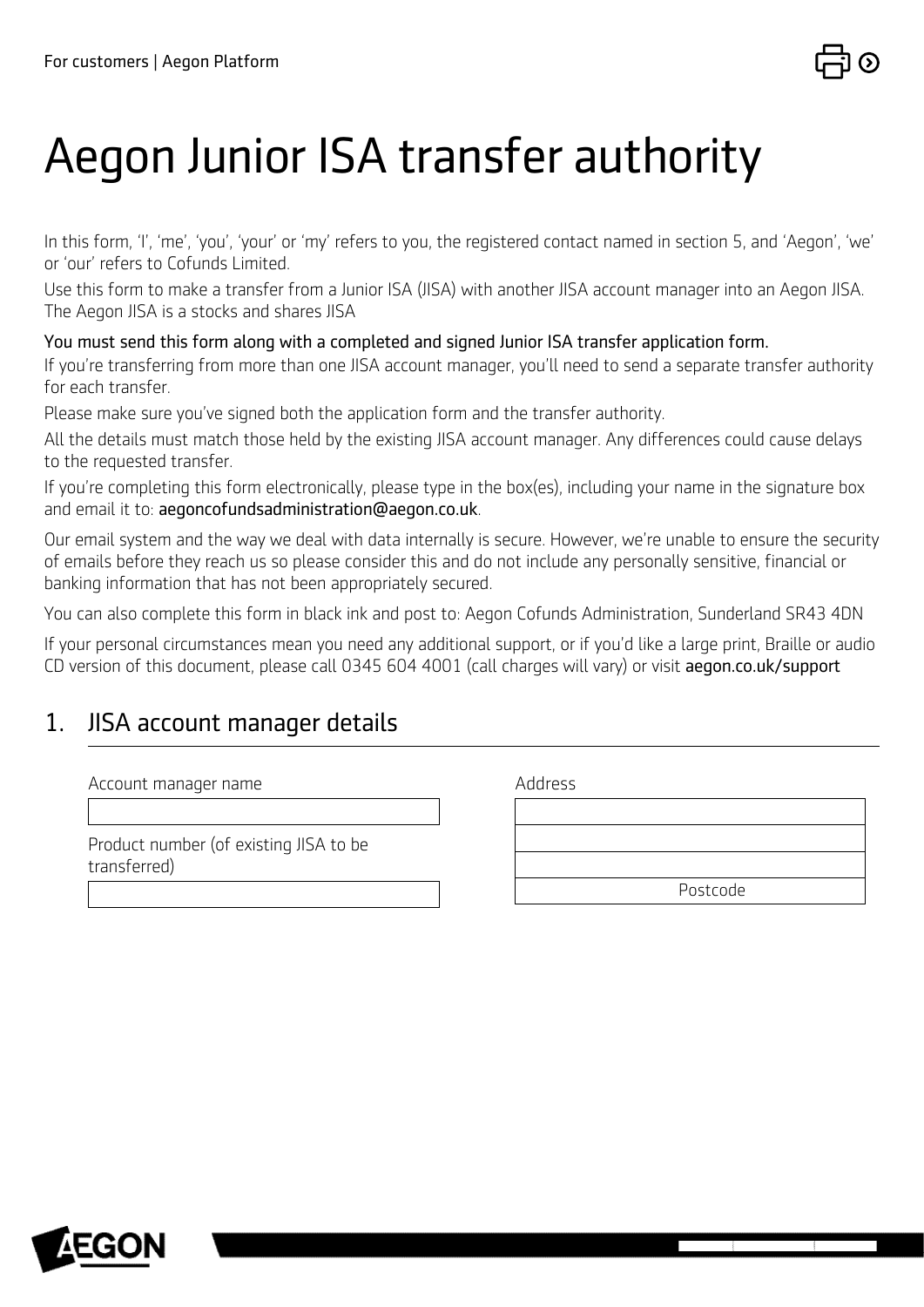

### 2. Investments that you wish to keep via re-registration (stock transfer)

Where investments held with the existing account manager named on this authority are also available for investment within the Aegon JISA, you can choose to transfer those investments by re-registration. We recommend you read our Transfer Guide as part of this transaction. You can find it at [cofunds.aegon.](http://cofunds.aegon.co.uk/transfers) [co.uk/transfers](http://cofunds.aegon.co.uk/transfers) it gives you more detail on how the transfer process and any share class conversions works, the time it may take and other important information. You should also ensure you have an illustration that reflects the decisions you're authorising below.

Please list all the investments held with the JISA account manager named on this authority you wish to retain in this way when you transfer the investment to Aegon. Please make sure the investments you choose are available through Aegon and are compatible with your investment service. For more details of your investment service please see the Aegon Platform terms and conditions.

You must transfer the full value of another stocks and shares JISA and may not transfer only part of it.

| Full investment manager name and investment name | Sedol code (this is<br>shown in your Key<br>Investor Information<br>Documents (KIIDs)) | Account or<br>plan numbers<br>(this must be<br>completed) |
|--------------------------------------------------|----------------------------------------------------------------------------------------|-----------------------------------------------------------|
|                                                  |                                                                                        |                                                           |
|                                                  |                                                                                        |                                                           |
|                                                  |                                                                                        |                                                           |
|                                                  |                                                                                        |                                                           |
|                                                  |                                                                                        |                                                           |
|                                                  |                                                                                        |                                                           |
|                                                  |                                                                                        |                                                           |
|                                                  |                                                                                        |                                                           |
|                                                  |                                                                                        |                                                           |
|                                                  |                                                                                        |                                                           |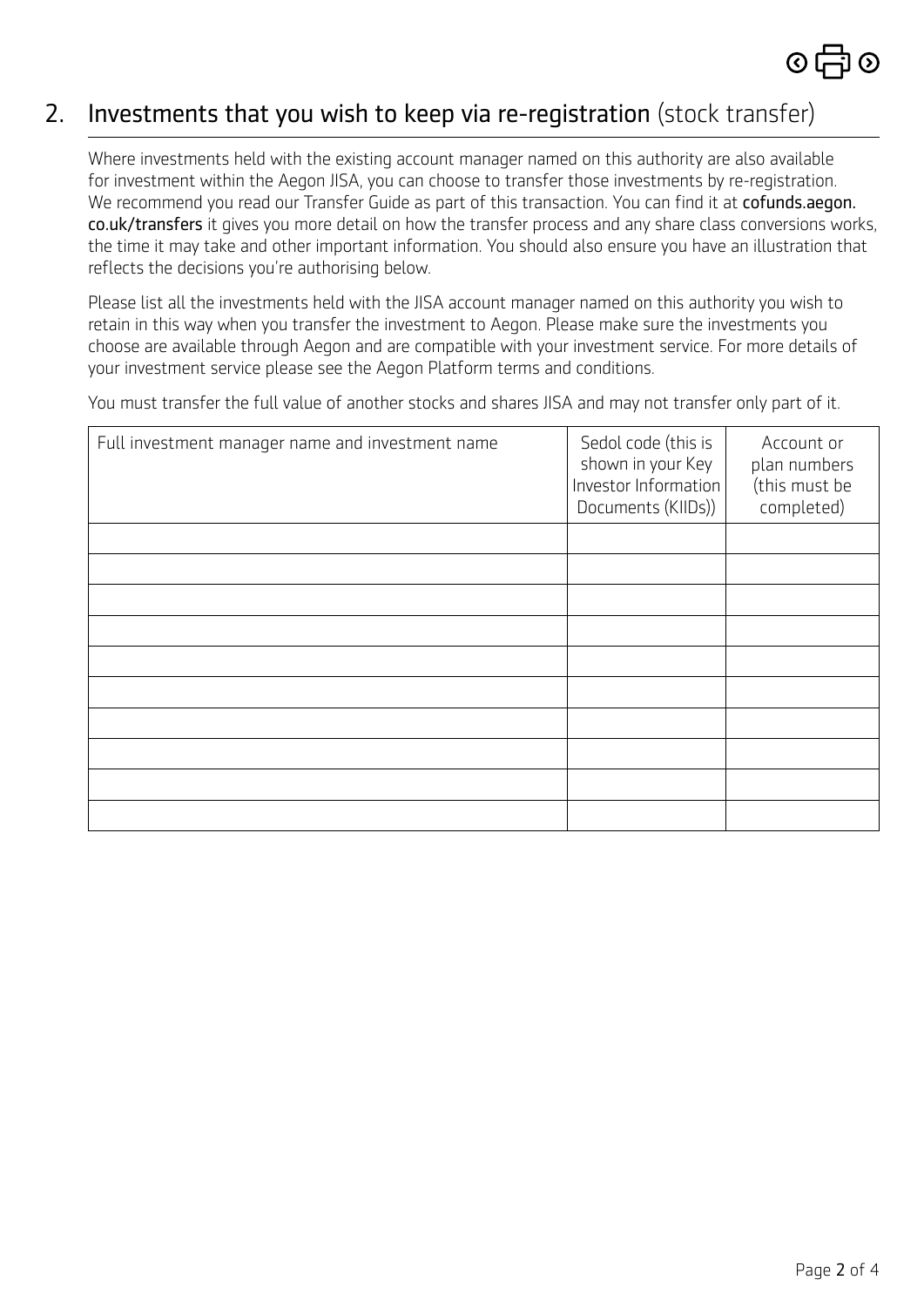

## 3. Investments that you wish to sell (stocks and shares JISA cash transfer)

Where investments that are held with the existing account manager named on this authority are not available for investment within the Aegon JISA or you wish to transfer cash from the existing JISA to the Aegon JISA,

you may instruct the existing account manager to sell those investments into cash before transfer into the Aegon JISA.

Please list all investments held with the JISA account manager named on this authority that you wish to sell into cash and transfer to Aegon. Please also complete section 3 of the Junior ISA transfer application form to tell us which investments you'd like to reinvest into.

Sell all my investments

| Full investment manager name and investment name | Sedol code (this<br>is shown in your<br>KIIDs) | Account or plan<br>numbers (this must)<br>be completed) |
|--------------------------------------------------|------------------------------------------------|---------------------------------------------------------|
|                                                  |                                                |                                                         |
|                                                  |                                                |                                                         |
|                                                  |                                                |                                                         |
|                                                  |                                                |                                                         |
|                                                  |                                                |                                                         |
|                                                  |                                                |                                                         |
|                                                  |                                                |                                                         |
|                                                  |                                                |                                                         |
|                                                  |                                                |                                                         |

#### 4. Cash JISA transfer

If applicable, please indicate either of the following to be transferred into your Aegon JISA:

| All my cash, or                                                                  |      |
|----------------------------------------------------------------------------------|------|
| An amount of the cash JISA $\mid$ £                                              |      |
| Please state the notice period (if any), for you to transfer the cash Junior ISA | davs |
| Account number (this must be completed)                                          |      |

Please also complete section 3 of the Junior ISA transfer application form to tell us which investments you'd like to reinvest into.